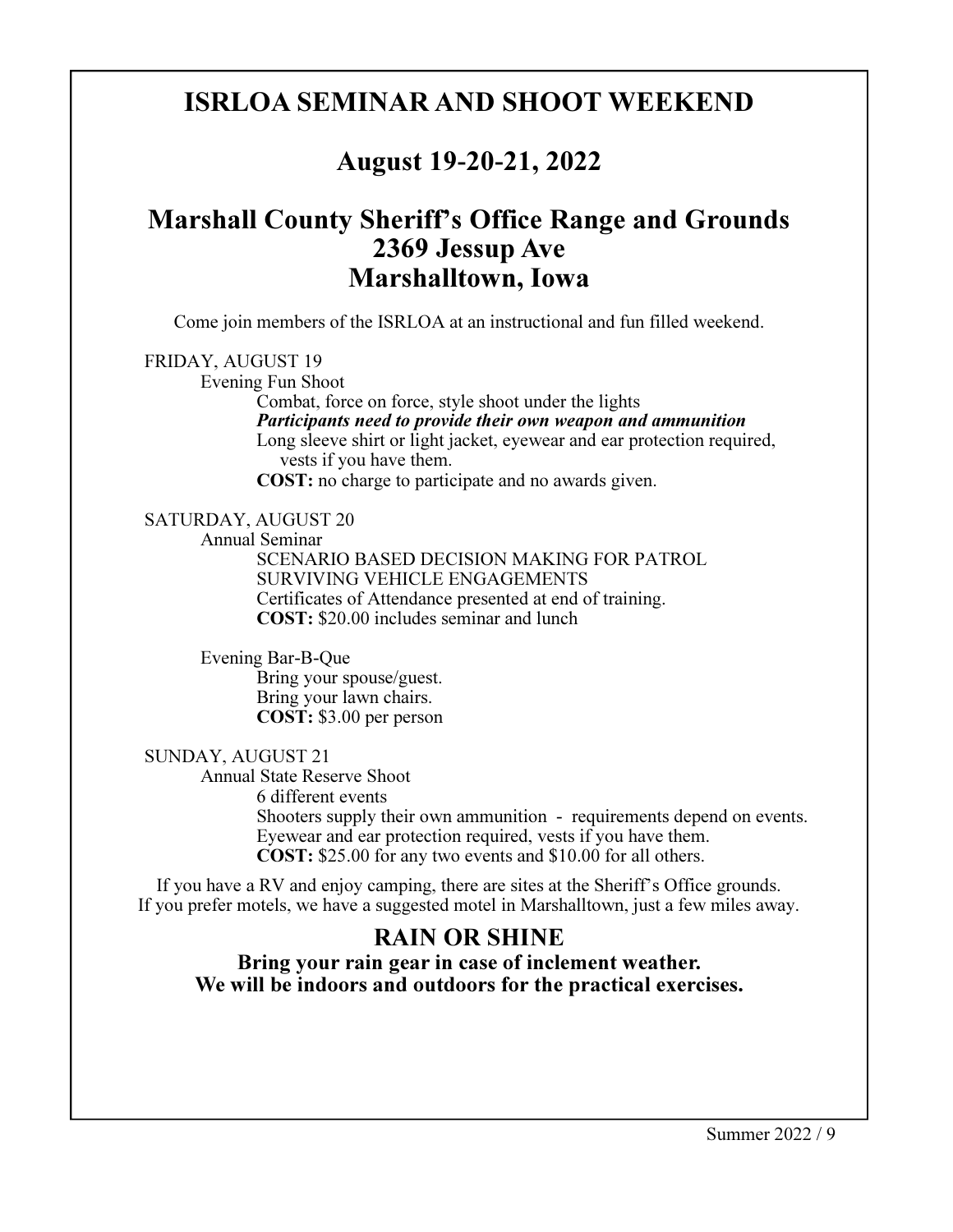# RESERVE OFFICER SEMINAR/SHOOT

On Saturday, August 20, 2022 the Iowa State Reserve Law Officers Association will hold an eight-hour training seminar at the Marshall County Sheriff's Office. This seminar will be offered for a maximum of 60 officers.

### FRIDAY, AUGUST 19

6:00 p.m. - ??

Fun/Combat, force on force, style shoot under the lights (Participants need to provide their own weapon and ammunition)

### SATURDAY, AUGUST 20

 8:00 a.m. - 12:00 noon Scenario Based Decision Making for Patrol Surviving Vehicle Engagements

- 12:00 Noon 1:00 p.m. Lunch at the Marshall County Sheriff's Office
- 1:00 p.m. 5:00 p.m. Continuation of Seminars

#### 6:30 p.m.

Bar-B-Que at the Marshall County Sheriff's Office

## SUNDAY, AUGUST 21

 9:00 a.m. - 2:00 p.m. approx 49th annual ISRLOA shoot (Marshall County Sheriff's Office Range)

This is an Iowa State Reserve Law Officers Association sponsored function and all who attend must be members of the association.

DEADLINE FOR RESERVATIONS IS AUGUST 8, 2022

(Registrations not postmarked by August 8, 2022 will not be accepted.)

10 / Summer 2022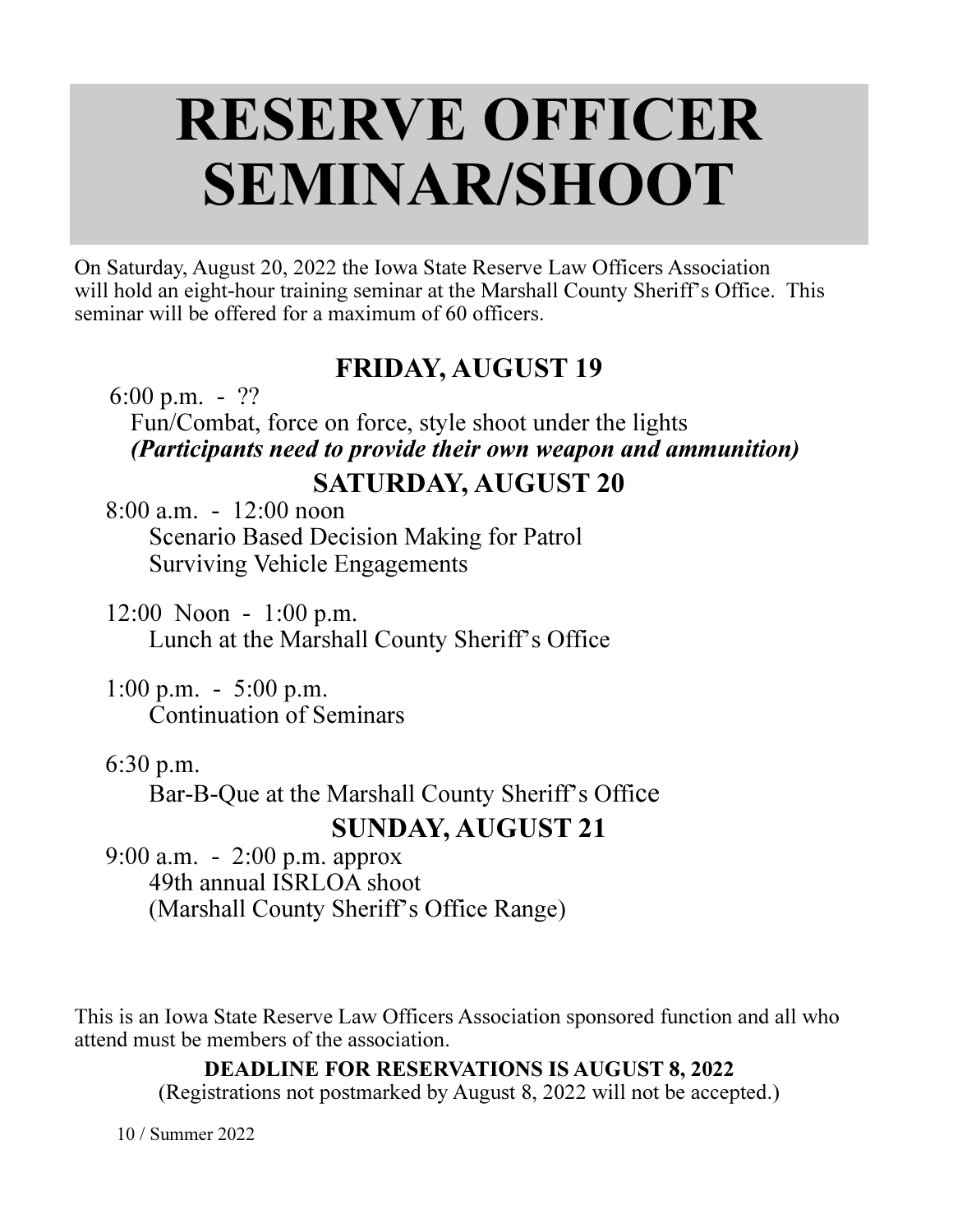| <b>ABOUT THE SEMINAR</b>                  |                                                                                                   |                                                                                                                                                                                                                                                                                                      |
|-------------------------------------------|---------------------------------------------------------------------------------------------------|------------------------------------------------------------------------------------------------------------------------------------------------------------------------------------------------------------------------------------------------------------------------------------------------------|
| $08:00$ a.m. $-9:00$ a.m.                 | PERIOD 1 - REVIEW OF USE OF FORCE, SAFETY PLANS,<br><b>AND SIMULATOR USE</b> (classroom activity) |                                                                                                                                                                                                                                                                                                      |
|                                           | tion and the simulator use.                                                                       | The seminar will consist of surviving vehicle engagements using a car<br>and simunition as well as several events using a simulator. The class<br>will be divided into two groups for the morning and afternoon sessions.<br>The first period will review the use of force, safety plans for simuni- |
| $9:00$ a.m. $-9:15$ a.m.                  | <b>BREAK</b>                                                                                      |                                                                                                                                                                                                                                                                                                      |
| $9:15$ a.m. $-12:00$ a.m.                 |                                                                                                   | <b>PERIOD 2 - SCENARIO BASED DECISION MAKING FOR</b><br>PATROL, SURVIVING VEHICLE ENGAGEMENTS<br>(Class hands on activity)                                                                                                                                                                           |
| $12:00 \text{ p.m.} - 01:00 \text{ p.m.}$ | <b>LUNCH</b>                                                                                      |                                                                                                                                                                                                                                                                                                      |
| 01:00 p.m. - 04:30 p.m                    |                                                                                                   | <b>PERIOD 3 - SCENARIO BASED DECISION MAKING FOR</b><br>PATROL, SURVIVING VEHICLE ENGAGEMENTS<br>(Class hands on activity)                                                                                                                                                                           |
| 04:30 p.m. $-$ 05:00 p.m.                 |                                                                                                   | Closing comments and certificates                                                                                                                                                                                                                                                                    |

## **INSTRUCTORS**

#### STATE CENTER POLICE CHIEF JON THOMAS

MARSHALL COUNTY DEPUTY JOE McMILLEN